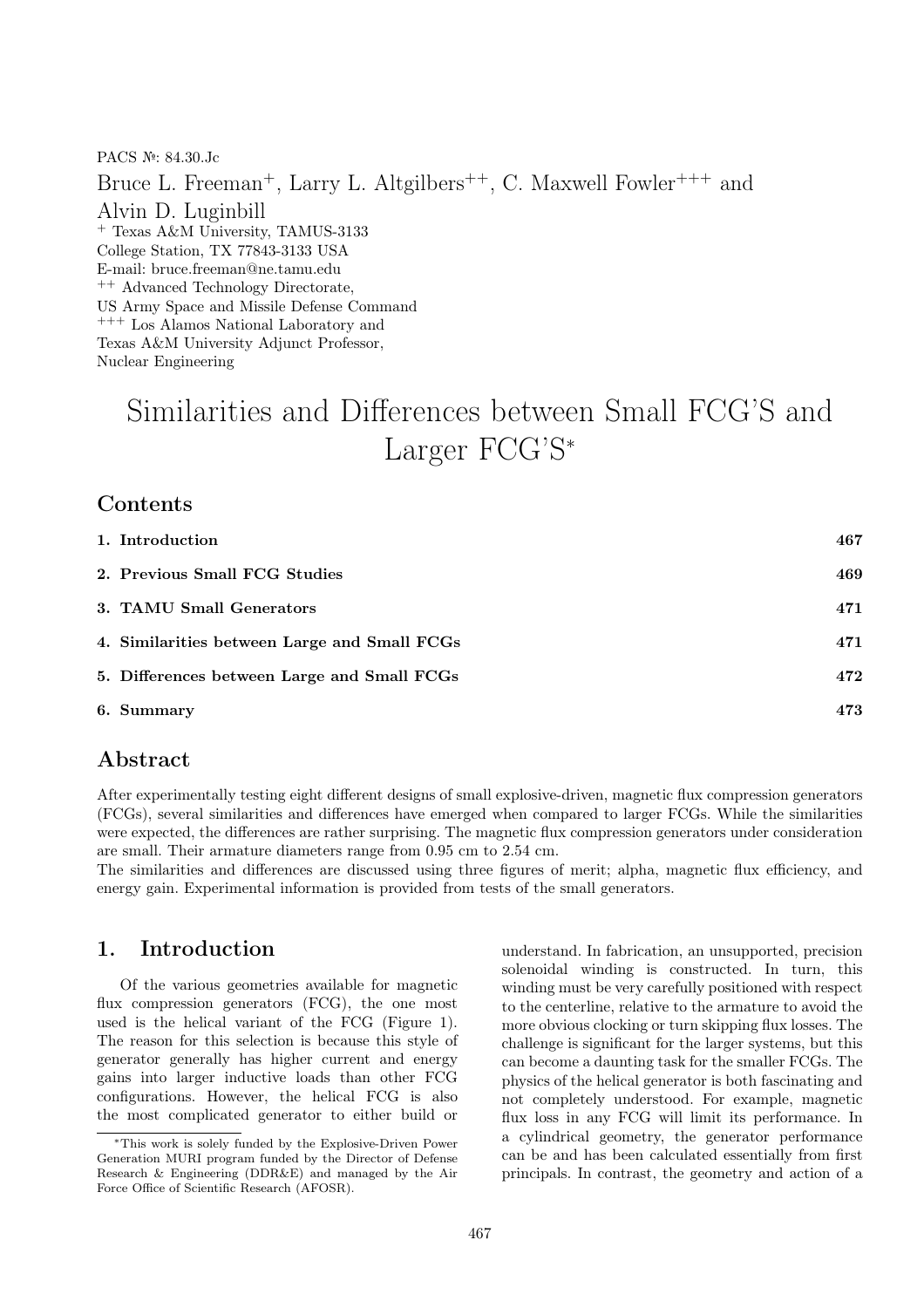

Fig. 1. The helical FCG, before HE initiation, has a cylindrical armature and a solenoidal stator, which provides much larger initial inductance than other geometry FCGs.

helical FCG is sufficiently complex that the authors are not aware of any calculation that does more than approximate performance, always with an adjustment available within the code to enable tweaking between computed results and experimental results. One important area within a helical FCG that needs more study is the armature-stator contact mechanics and a detailed understanding of how the current actually transfers between the two in the moving contact region. The physics of this current transfer is not well understood, particularly as the rotation frequency increases. Also, what is the degree of current crowding that occurs in the stator winding as the armature approaches to within a scale distance of closure? Another question involves the magnetic field rotation that typically occurs through the generator output section. Within the helical generator the magnetic field is essentially axial. In the output section, the current is typically axial, and the magnetic field has been rotated to the azimuthal direction. Thus, the question may be either whether the  $\nabla \times \mathbf{B}$  or the  $\mathbf{E} \times \mathbf{H}$ , Poynting flux, rotation poses a limitation on the operations of these FCGs.

Since these and many related issues are indeed very complex, the typical approach within the flux compression community is to adopt one or a few figures of merit for the assessment of FCG experimental performance [1]. If one defines for a helical FCG the initial current,  $I_0$ , the final current,  $I_f$ , the initial generator inductance,  $L_G$ , and the load inductance,  $L_l$ , a practical measure of these generators can be expressed in terms of a, where this quantity is defined by the *current gain*,  $G<sub>I</sub>$ :

$$
G_{I} = \left(\frac{I_{f}}{I_{0}}\right)_{Experimental} = \left(\frac{L_{G} + L_{l}}{L_{l}}\right)_{Ideal}^{\alpha}, \quad (1)
$$

where the subscripts refer to the theoretical or ideal gain compared to the experimental performance and the resistance of the circuit is assumed very small. A second consideration is the flux conservation of a given generator design into a fixed inductance load. The figure of merit is simply the percentage of magnetic flux retained within the generator system and is given by the *flux efficiency*,  $F_{\rm E}$ ;

$$
Flux Efficiency = \frac{(L_l I_f)}{((L_G + L_l)I_0)} \times 100\%,\qquad(2)
$$

or cast into the same representation as the definition of the  $\alpha$  parameter, this equation becomes

$$
Flux Efficiency = \left(\frac{L_G + L_l}{L_l}\right)^{\alpha - 1} \times 100\%,\quad(3)
$$

A third figure of merit that we use is the energy *gain*,  $G<sub>E</sub>$ , which is more demanding of generator performance than the current gain. If the initial energy is  $E_0$  and the final energy is  $E_f$ ., the ideal energy gain is:

$$
Energy Gain_{Ideal} = \frac{E_f}{E_0} = \left(\frac{L_G + L_l}{L_l}\right). \tag{4}
$$

For experimental comparisons, the parameter, a, may be used again, so the ideal equation becomes

$$
Energy Gain_{Experiment} = \frac{\frac{1}{2}L_l I_f^2}{\frac{1}{2}(L_G + L_l)I_0^2}
$$

$$
= \left(\frac{L_G + L_l}{L_l}\right)^{2\alpha - 1}.
$$
 (5)

In all of these considerations, the transmission line inductance has been taken to be part of the generator's inductive load and resistance has been neglected.

In the past, the groups using the larger flux compression generators have been able to refine the geometries to the point where the helical systems are predicted reasonably well. More recently, there has been a growing interest in the use of very small helical FCGs in compact systems. Therefore, the questions concerning the relative performance of these very small generators are becoming keys to whether these units will be useful in the anticipated applications requiring small generators as power supplies. Thus far, our group has observed that the very small helical FCGs act, in some instances, differently from what one would expect with the larger generators, as noted by others [2].

In the discussions of relative performance of the smaller generators, two styles of the Texas A&M University (TAMU) experimental FCGs will be presented. The first is the TAMU Mark 101. This generator uses a 2.54-cm diameter armature with a  $12<sup>0</sup>$ tapered-stator winding. Thus, the armature expands by about a factor of two at the input glide plane before completing its final expansion as a phased closure with the stator winding. The explosive loading for this unit is about 120 grams of Composition C-4 explosive. The development of this and related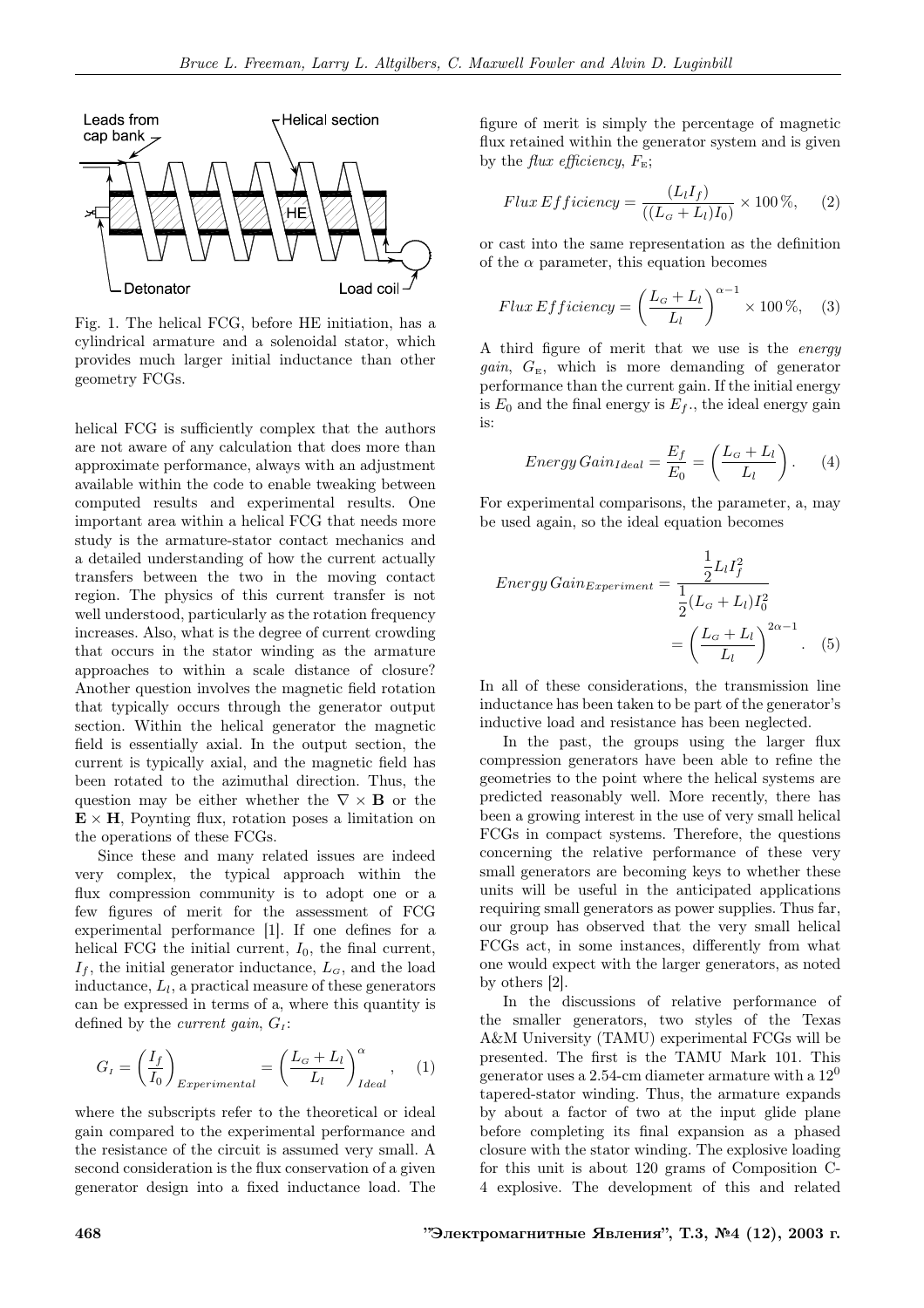| Inner Coil Radius        | $15.25\text{ }\mathrm{mm}$ |
|--------------------------|----------------------------|
| Outer Armature Radius    | $7.95$ mm                  |
| Wire Diameter (Cu)       | $0.40$ mm                  |
| Coil Length              | $32 \text{ mm}$            |
| Number of Turns          | 70                         |
| Average Cone Angle       | $11.5^{0}$                 |
| Magnetic Reynolds Number | 1150                       |

Table 1. Sandia standard generator [2]

generators is discussed in a companion paper [3]. The second generator used in this discussion is the TAMU Mark III. This simple helical FCG has a 0.95-cm diameter armature and a 1.91-cm diameter stator. It has proven to be a useful test bed for examining several issues involved with the very small units. As is evident from the data presented, the degree of difficulty for the fabrication and assembly precision required to avoid turn skipping is significantly more than for the TAMU Mark 101. However, at this scale size neither generator is straightforward.

## 2. Previous Small FCG Studies

There have been relatively few studies dedicated to the study of small helical FCGs. Probably the first theoretical [4] and experimental [2] study that focused on small  $(\sim 100 \text{ cm}^3)$  FCGs was done at Sandia National Laboratories. They investigated a helical FCG in which the coil was closely wound with as many as 100 turns of thin (1 mm or less) wire. These generators were different than the other contemporary generators in that they generated much less energy, only a few hundred joules, and had much closer spacing between the turns of the coil, higher wiping velocities at the contact, and ability to handle much higher inductive loads. Sandia conducted more than 150 tests of their "standard" FCG (see Table 1). There was considerable scatter in the electrical data due to mechanical issues; mainly controlling mechanical tolerances. To improve the performance of these generators, the following recommendations were made: reduce mechanical tolerances, improve armature design, and identify new insulating materials that have good high voltage hold-off capability under normal conditions but undergo rapid breakdown under mechanical shock.

Later, work was done at the Lawrence Livermore National Laboratory (LLNL) by Abe and Chase [5]. These generators were used to help benchmark a computer simulation [6,7]. This generator was characterized by having small volume  $(< 600 \text{ cm}^3)$ ,

close spacing of the stator turns, relative high armature/stator contact velocity, and high current multiplication factor. The generator had an inductance of 74.5  $\mu$ H and DC resistance of 0.7  $\Omega$ . The stator had an inner diameter of 5.1 cm and overall length of 5.1 cm. It was wound with  $#24$ copper magnet wire in four stages. The first stage was a simple helix of 37 turns with a pitch of 15.75 turns/cm. The second stage is bifurcated with two parallel turns of 6 and 6.5 turns at a pitch of 7.875 turns/cm. The third stage is further bifurcated into four parallel helices with a pitch of 3.94 turns/cm. The final stage bifurcated into 8 parallel helices with a pitch of 1.97 turns/cm. The stator had a layer of Kapton dielectric to insulate it from the armature. The armature was made of copper, had a length of 8.04 cm, and tapered at a 4 degree angle 4.13 cm from one end. Three loads were tested: short circuit, constant resistance, and constant inductance. They found that the performance of the generator is inversely proportional to the load impedance. This result stressed the importance of matching the load to the generator for optimal performance.

Similar studies were conducted in Russia by A.B. Prishchepenko [8] and Demidov [9]. Prishchepenko tested a series of FCGs ranging in diameter from 36 to 50 mm and some of the results are presented in Table II. V.A. Demidov et al [9] tested the EMG-50CL generator which had a stator with a length of 200 mm and inside diameter of 50 mm with a conical output liner. They have demonstrated it is possible to use this compact generator with either a conical liner or a conical stator to power high impedance loads through an electro-explosive opening switch. They have used piezoelectric generators to seed the EMG-50CL [10].

Brooker, Manton, and McKay [11] in the United Kingdom developed two types of small generators. Both of these generators had a 30-mm diameter aluminum armature filled with 0.25 kg of PE4 explosive. The coil of one version was hand wound, while the other was precision machined for greater accuracy of alignment. The hand-wound coil had a length of 20 cm and was wound with 2.64 mm round copper wire insulated with heat shrink sleeving. Its performance was erratic due to turn skipping caused by misalignments. The flux efficiency dropped with an increase in seed current and ranged from 23 % when the initial current was  $1 \text{ kA}$ , to  $16 \%$  when the initial current was  $4 \text{ kA}$ , and to  $11.3 \%$  when the initial current was 9 kA. The current and energy gains ranged from 20 and 13.8, to 9.7 and 4.6, and to 2.2 and 1.1 for the respective seed currents. The machined FCG stator consisted of 27 constant-pitch turns machined from a copper cylinder and had a width of 4.4 mm. The coils were potted in epoxy resin and the resin inside the coil was machined out. Their flux efficiency increased from 12.8 % to 19.2 % as the seed current increased from 5.2 kA to 10 kA.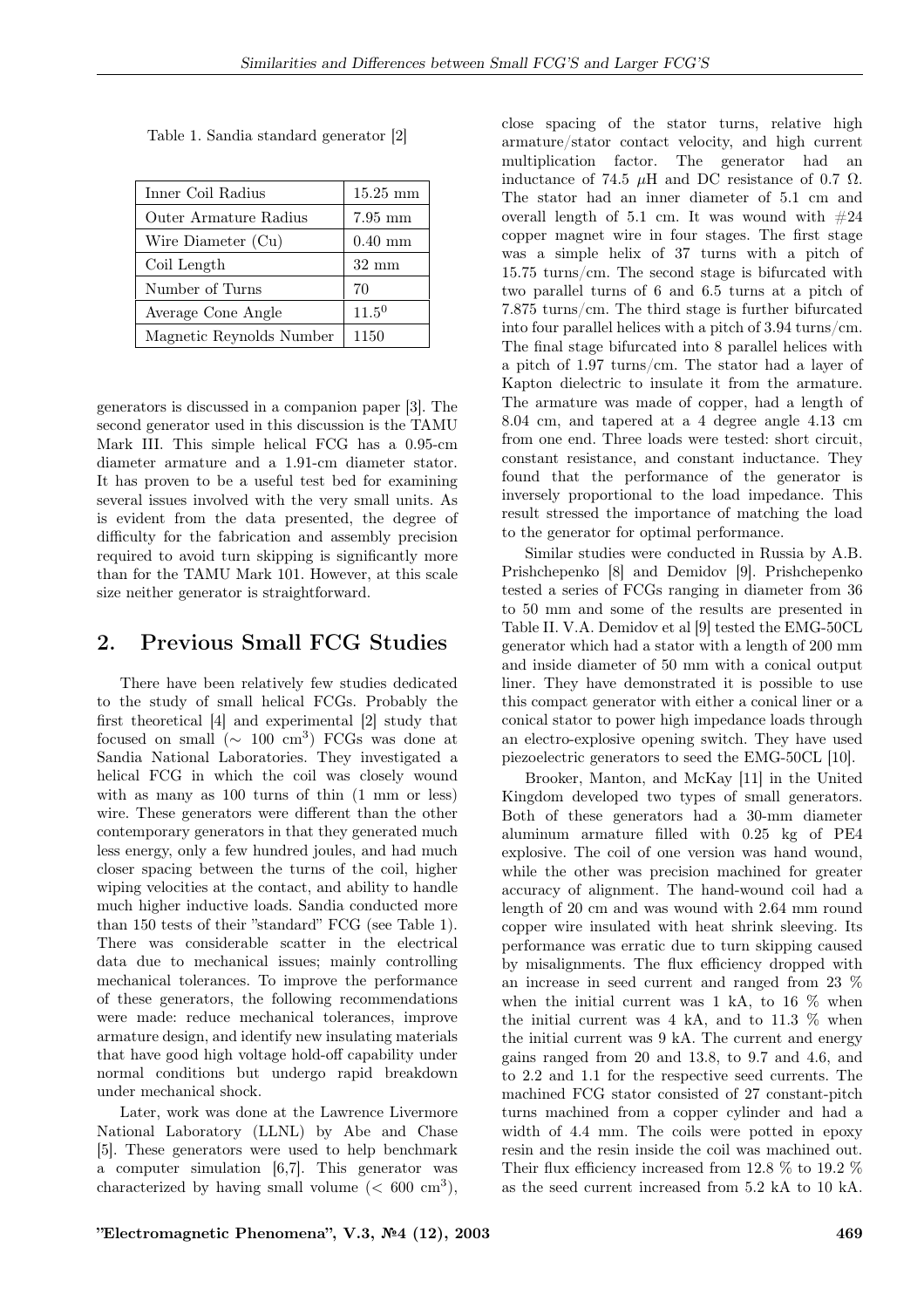| Stator<br>Diameter | Stator<br>Length | Initial<br>Inductance | Initial<br>Energy          | Final<br>Inductance | Final<br>Current | Flux<br>Conservation | Armature<br>Geometry |
|--------------------|------------------|-----------------------|----------------------------|---------------------|------------------|----------------------|----------------------|
| $\pmod{m}$         | mm)              | $(\mu H)$             | $\left( \mathrm{J}\right)$ | $(\mu H)$           | (kA)             |                      |                      |
| 36                 | 40               | 12                    | 3.0                        | 20                  | 68               | 0.14                 | <b>Tapered</b>       |
| 50                 | 50               | 20                    | 4.0                        | 50                  | 56               | 0.22                 | Tapered              |
| 50                 | 70               | 100                   | 2.9                        | 25                  | 97               | 0.1                  | Cylindrical          |
| 50                 | 70               | 120                   | 3.0                        | 25                  | 99               | 0.093                | Cylindrical          |
| 50                 | 100              | 115                   | 2.8                        | 25                  | 148              | 0.15                 | Cylindrical          |

Table 2. Prishchepenko's small FCGs [8]



Fig. 2. Dependence of the figure of merit on the contact point's angular frequency for FCGs with constant diameter armature and single stage design. Data points are calculated from experimental data in references [Gov79], [Leh99], [Nov95], [Fow89], [Jon79], [Fre79], circle symbols, and own tests, diamond symbols. The solid line serves as guide for the eye only. Indicated are the authors' [Neu01] generators: TTU I

The current gain increased from 9.4 to 14.2 and the energy gain from 0.115 to 2.7. The lower efficiency of the machined-stator FCGs is thought to be due to voltage breakdown as a result of the lack of insulation between the coil and the armature [12].

More recently, Texas Tech University (TTU) has built and tested several variations of their "standard" helical FCG including constant diameter armature and stator, tapered armature, and tapered stator generators. The focus of their program was to identify and mitigate those physics related issues that impacted the efficiency of the generators. In one set of experiments [13], they built and tested two single wire, constant pitch generators that only differed in the separation of the stator and armature. In both cases, the outside diameter of the armature was 1.5 inches [38.1 mm], while the stator diameter was 2.6 inches

(TTU I) [66.0 mm] in one case and 3.5 inches (TTU II) [88.9 mm] in the other case. In order to compare the impact of these size differences on operation of the generator, the angular frequency,  $\omega$  of the azimuthally moving contact point was introduced. Assuming a simple equation for the inductance of a long solenoid with closely spaced turns, the following equations can be written:

$$
L = \mu_0 \frac{\pi (x^2 - 1)}{4} N^2 \frac{d^2}{l},
$$
  
\n
$$
\omega = 2\pi v_0 \frac{N}{l},
$$
  
\n
$$
V = \frac{\pi (x^2 - 1)}{4} d^2 l,
$$
\n(6)

where  $L$  is the generator inductance,  $x$  is the expansion ratio,  $N$  is the number of turns,  $d$  the armature diameter,  $l$  is the length,  $v_0$  the detonation velocity, and  $V$  the compressed volume between the armature and stator. Rearranging these equation,  $\omega$ is:

$$
\omega = \frac{2\pi v_0}{\sqrt{\mu_0}} \sqrt{\frac{L}{V}}.\tag{7}
$$

Since  $\omega$  is related to the rate of change in the magnetic field structure in the generator, it may provide insight about the anomalous losses in the generator. This possibility was examined by plotting  $\omega$  versus the figure of merit  $\alpha$  in Fig. 2. Note that as  $\omega$  increases; that is, as the volume (or radius) of the generator decreases, the figure of merit decreases implying higher ohmic losses.

To understand these losses, TTU investigated a tapered modification of their simple constant diameter armature, inch-size generators [14]. They have observed two types of losses in FCGs: ohmic losses due to the finite resistance of wires and armature materials and intrinsic flux losses, which may be unrecoverable flux trapped in the conducting layers of the generator components and thus lost for compression. For these studies they used the TTU II, IV, and X generators. It was concluded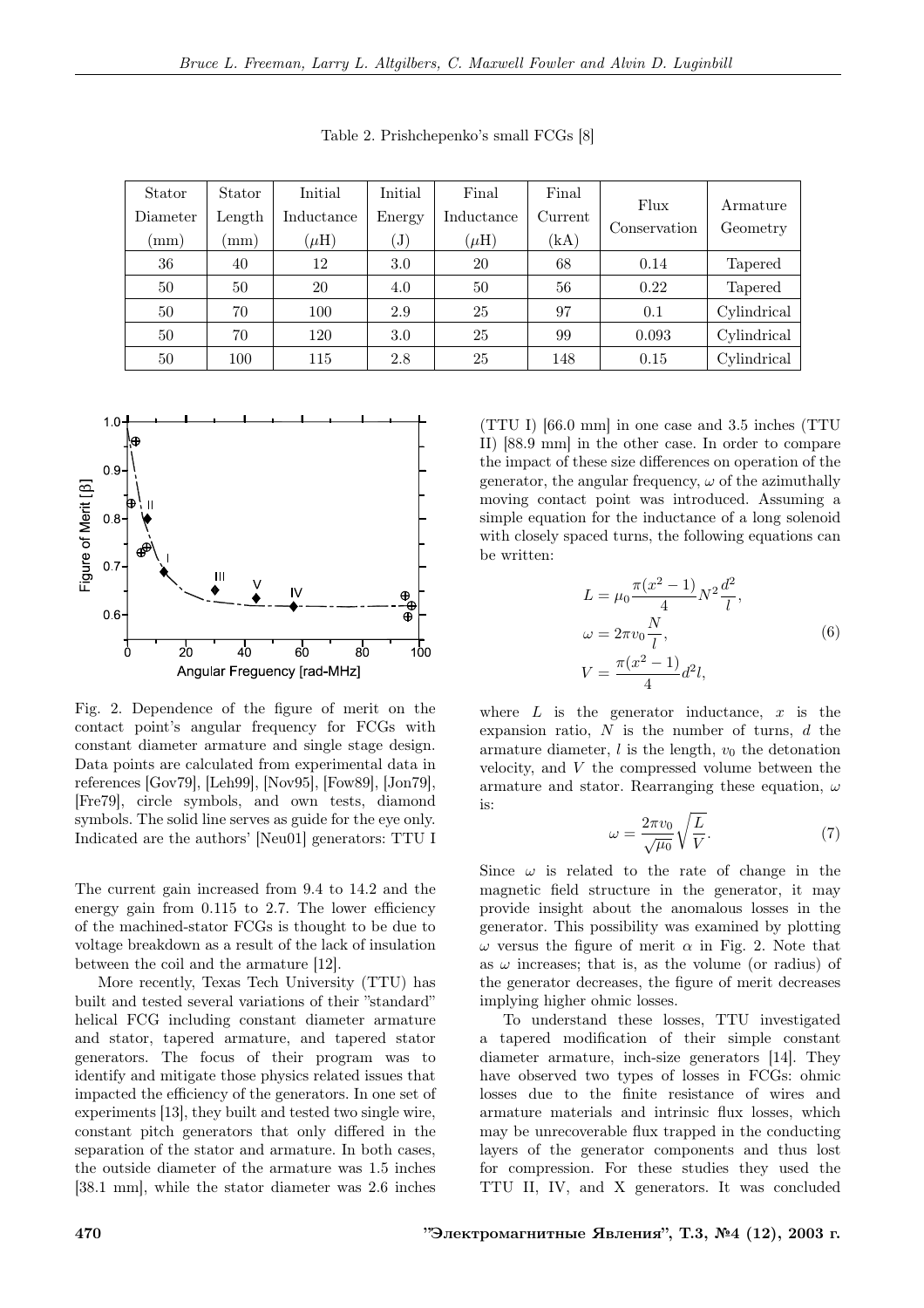

Fig. 3. TAMU Mark III generator just before being tested.



Fig. 4. TAMU Mark 101 and 301 tapered stator generators.

that the constant diameter FCGs exhibited more intrinsic than ohmic losses (69 % compared to 16 %, respectively), while the tapered generator with the same stator dimensions and tapered armature exhibited less intrinsic and more ohmic flux losses (13 % compared to 66 %, respectively).

## 3. TAMU Small Generators

Like TTU, TAMU has also studied several variations of a helical MCG. As noted earlier in this paper, the discussion is limited to the TAMU Mark III (Figure 3) and the TAMU Mark 101 (Figure 4). However, the other variants will provide us with some clues about the physics issues that effect the operation of the generators.

The Mark III is a helical generator with constant diameter stator. The armature has an outside diameter of 0.95 cm and the stator an inner diameter of 1.91 cm. It uses  $\sim 8.5$  g of C-4 explosive and a RP-

501 EBW detonator. The stator consists of 29 turns of #14 gage, round cross section, magnet wire. The input and output glide plane forms a  $10<sup>0</sup>$  angle with respect to the armature axis.

The Mark 101 is a tapered generator with a 120 stator taper. The armature had an outside diameter of 2.54 cm and the stator an inner diameter of 5.64 cm at one end and 3.02 cm at the other end. The armature was machined from 3031 aluminum with a final wall thickness of 0.76 mm. The stator consists of 29 turns of  $#14$  gage, round magnet wire.

# 4. Similarities between Large and Small FCGs

The first and least surprising similarity between the larger and smaller generators is that larger wire size leads to improved performance. One reason for this improvement may be the lowering of the effective current density on the stator-winding conductor. Even though the current in a wire will tend to concentrate in a continuously smaller portion of its circumference as the armature approaches for contact, a larger wire size will still enable a lower current density during this phase of conduction. Another possibility is that the winding pitch of the stator winding is lengthened with the larger wire sizes. One aspect of an increased stator pitch is that typically the windings are spaced further apart or are physically wider. Thus, any tendency to skip turns because of armature misalignment or outof-round condition is reduced. Flux trapping is also reduced. A second aspect is that if the turns are spaced further apart, any voltage breakdown probability from one turn to the next is reduced.

Using the smaller TAMU Mark III generators for testing this aspect, two FCGs were fired with nearly identical initial currents. There were differences due to the wider winding wire for the 12-gage stator, as opposed to the 14-gage stator. The initial inductance of the 14-gage generator was 4.18  $\mu$ H versus 2.65  $\mu$ H for the larger wire. The passive load inductor for the small wire unit was 105 nH, and the load for the larger wire generator was 125 nH. On the basis of this, the ideal gain for the 14-gage generator was the larger of the two systems. The initial currents for the two FCGs were 696 A and 632 A. Nevertheless, the 12-gage unit provided the better performance with an  $\alpha$  of 0.58, a flux efficiency of 27 %, and an energy gain of 1.65. The similar figures for the 14-gage generator were an  $\alpha$  of 0.54, a flux efficiency of 18 %, and an energy gain of 1.32.

On several occasions in larger generators, square cross section wire has been used for the winding of the stator, rather than the commonly used round cross section wire. In this paper, the continuously machined stator designs are excluded from discussion since they have other associated issues to consider. Initially, one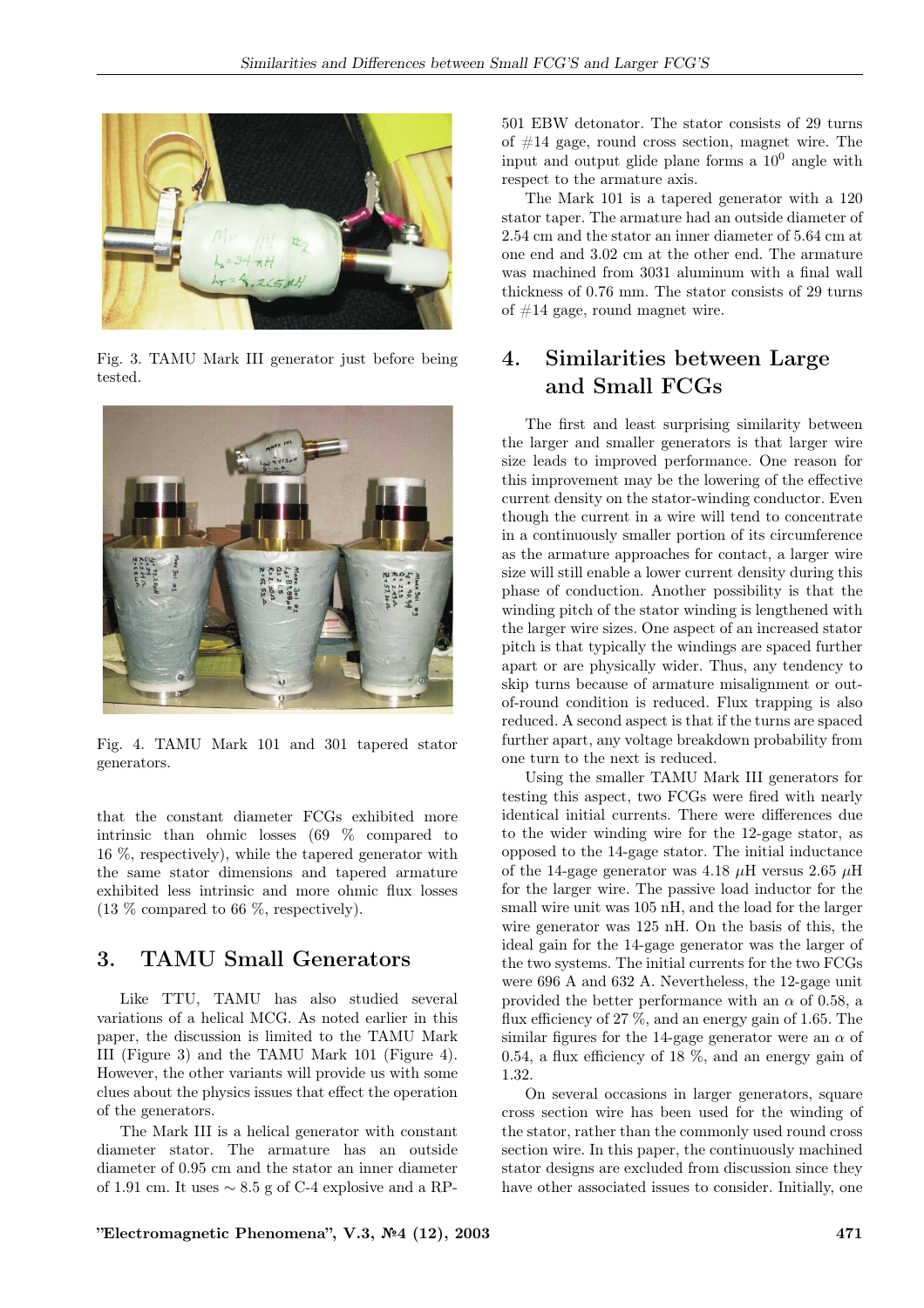might conclude that the use of square wire would in fact provide a better magnetic geometry for the stator and result in improved performance of the generator. Experimentally, this has not proven to be the case. In the case of the Mark V generators at Los Alamos, the round wire performed better than the square wire. There have been three mechanisms proposed to account for this degradation of generator performance when square wire is used. These are (1) voltage enhancement at the edges of the wire and associated turn-to-turn breakdown, (2) inability to force the square wire to lay flat in the winding mandrel, which could lead to enhanced turn skipping or clocking, and (3) differences in the current conduction area relative to the current contact with the armature. This last point stems from recognizing that in round wire, the current is concentrated onto a small fraction of the circular surface just before actual armature contact. Thus, the current flowing on a round wire does not have to geometrically redistribute as much as in the case of square wire at the time of armature contact.

Presently, the issue is not resolved, but we can add a new data point. The performance of the smaller generators is also degraded by the use of square wire in the stator winding. In our experience, the square wire did lay very well on the winding mandrel, so geometrical non-uniformities do not appear to play a role in this phenomenon, at least in the case of our smaller FCGs. Also, the voltages generated within the small generators do not approach the values at which one would expect a breakdown condition. With present data, the current redistribution near the instant when the current flows in a wider area and transfers to the armature, leading to higher flux loses, cannot be ruled out.

For this study, we used the TAMU Mark 101, tapered-stator generator, which has a 2.54 cm diameter armature. For test  $#1$ , 12-gage round magnet wire was used and for test  $#2$ , 12-gage square wire was used. The respective inductances were 11.31  $\mu$ H and 10.5  $\mu$ H. The loads were adjusted to provide roughly the same gain in each case. The measured currents for the two generators are shown in Figure51. For the round wire unit, we measured an a of 0.67, a flux efficiency of 32 %, and an energy gain of 3.15. For the square wire generator, the  $\alpha$  was 0.60, the flux efficiency was 25 %, and the energy gain was 2.0. Thus, the round wire FCG performed better than the square wire unit.

Finally, increasing the load inductance to lower the ideal gain increases the performance figures of merit. The Los Alamos National Laboratory (LANL) Mark IX generator provides a good example of this behavior in the larger generators [15]. For a load inductance of 35 nH, the  $\alpha$  of this FCG has been measured as 0.79. With a load inductance of 140 nH, the  $\alpha$  was 0.85.

To examine the relative figures of merit, we conducted two experiments using the TAMU Mark



Fig. 5. Current traces from two Mark 101 tests show directly the differences in gain for round and square wire.



Fig. 6. The two current traces for the Mark III Test  $\#9$  and Mark III Test  $\#10$  are shown.

III FCG to study the effects of lightly versus more heavily loaded smaller generators with tests  $#9$  and  $#10$ , Fig. 6. The initial inductances of the generators were 4.185  $\mu$ H and 4.280  $\mu$ H, respectively. The initial currents were 348 A and 284 A, with load inductances of 346 nH and 75 nH. For shots  $\#9$  and  $\#10$ respectively, the  $\alpha$ 's were 0.53 and 0.39, the flux efficiencies were 30  $\%$  and 8.3  $\%$ , and the energy gains were 1.14 and 0.4.

## 5. Differences between Large and Small FCGs

There are two significant differences between our smaller FCGs and the larger units. First, our small generators, so far, have demonstrated smaller gains than one might expect, given their ideal design gains, usually range from 10 to 50:1. In the larger FCGs, such as the LANL Mark IX, the generator gain is related to the ideal performance by an a of ranging from about 0.79 to 0.85, depending on generator loading. For the smaller FCGs, this figure of merit often ranges from about 0.5 to 0.6. From the defining equations, an FCG will not provide energy gain with an  $\alpha$  less than 0.5. This issue may be explained simply by the existence of larger relative magnetic flux losses in the small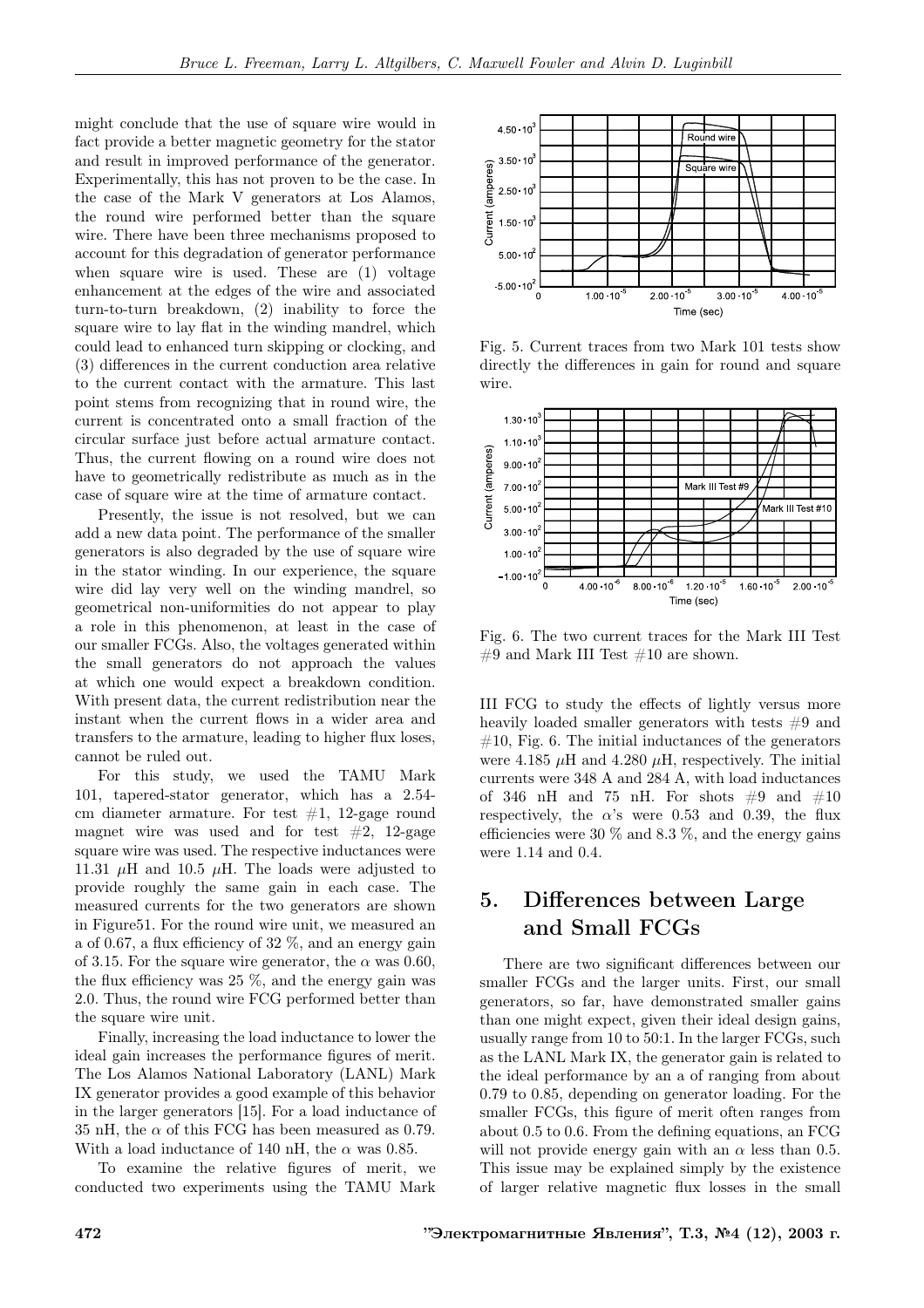

Fig. 7. The time derivative of the current for the Mark III Test #4 is shown.



Fig. 8. The current history for the Mark III Test  $#4$  is shown.

FCGs. To a degree, these losses may be studied by modeling the hydrodynamic motions within the FCG as a function of time and by modifying the dynamics in the experimental systems to minimize potential flux pocketing.

For example, the fourth test of the TAMU Mark III generator is illustrated in Figures 7 and 8. The initial generator inductance was  $4.16 \mu$ H with a passive load of of 234 nH. The initial current was 752 A with a final current of 4,140 A. The  $\alpha$  for this experiment was 0.58, the flux efficiency was 29 %, and the energy gain was 1.61. The  $dI/dt$  plot in Figure 7 shows noticeable clocking or turn skipping behavior.

Second, increasing the initial current tends to result in better relative performance, until current density and saturation becomes an issue. In larger FCGs, higher initial currents lead to higher flux diffusion losses because the magnetic fields within the FCG are higher. From another viewpoint, any  $I^2R$  losses are enhanced. In our smaller systems, the higher initial currents increase the performance of the generator.

The results of the Mark III tests  $\#10$  and  $\#12$ will be compared (see Figures 9 and 10). These two generators were nearly identical with shot  $#10$  having an initial inductance of 4.280  $\mu$ H and shot  $\#12$ 



Fig. 9. The time derivative for the Mark III Tests  $\#10$ and #12 are shown for comparison.



Fig. 10. The currents for the Mark III Tests  $#10$  and  $#12$  are shown.

having an inductance of 4.100  $\mu$ H. Further, the static load inductances were both 75 nH. The significant difference was that test  $#10$  had an initial current of 284 A and test #12 had an initial current of 815 A. The figures of merit for the lower current test are an  $\alpha$ of 0.39, a flux efficiency of 8.3 %, and an energy gain of 0.4. The higher current test, shot  $\#12$ , had an  $\alpha$  of 0.41, a flux efficiency of 9.4 %, and an energy gain of 0.49.

One possible explanation is that the lower kinetic energies in the small armatures do not result in as uniform a connection between the armature and stator as in the larger generators. Given such a phenomenon, any change in the initial conditions that would raise the internal voltage within the flux compression generator would possibly improve this connection process, resulting in an improvement in the figures of merit. Further research is needed to support or refute this hypothesis.

#### 6. Summary

After testing many small explosive-driven magnetic flux compression generators with armature dimensions between 1.27-cm and 2.54-cm diameters, we have observed several similarities and differences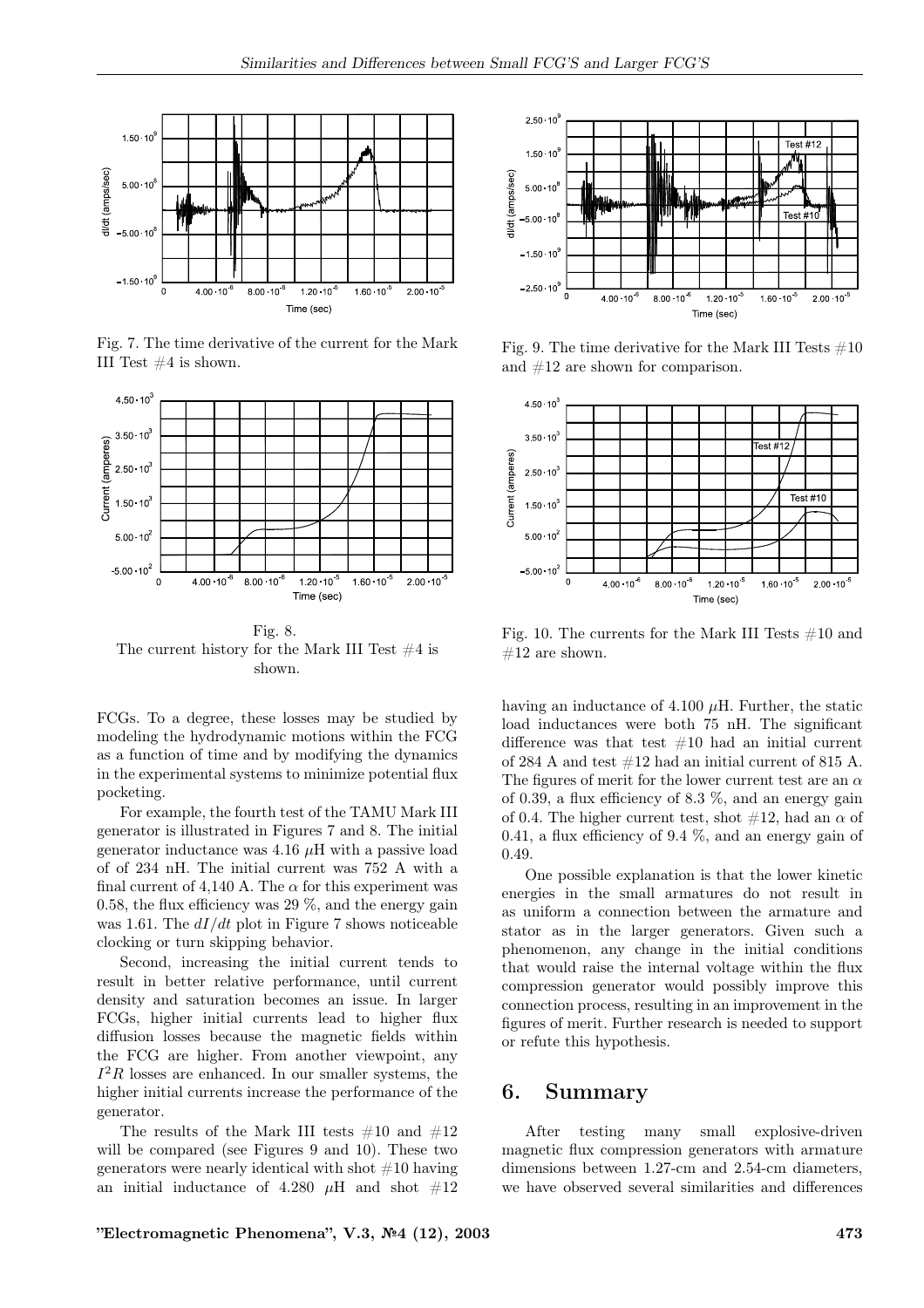relative to larger FCGs. Acknowledging that there are significant details of FCG performance that are not known in detail, it is necessary to use more generalized quantities or figures of merit to assess performance of the smaller generators. Three figures of merit have been used. These are the alpha defined by the relationship between the ideal and measured current gains in Eq.  $(1)$ , the magnetic flux efficiency shown in Eq.  $(2)$  and  $(3)$ , and the energy gain shown in Eq.  $(4)$  and  $(5)$ . These latter two quantities are interrelated through the parameter alpha.

Both large and small generators perform better with larger wire size or larger conductors, in general. This is due to the reduction of current densities on the conductors, with an associated reduction in magnetic flux loss. Though it is not generally understood, the small and large generators both perform better with round wire, rather than square wire. Also, all FCGs exhibit better performance as the inductive loading increases.

In two areas, the smaller FCGs show somewhat different characteristics from the larger generators. The first of these is the realized experimental gain, relative to the ideal gain of the unit. The small generators tested to date appear to be limited to current gains of a few ten's, at most. This result is reflected in the lower alpha parameters that have been measured for these FCGs. Another difference is that higher current loading in the small generators tend to show improved performance figures of merit until current saturation effects become significant. We have speculated that this may be due to a better connection being formed between the armature and stator, perhaps due to higher internal voltages.

Manuscript received August 1, 2003

#### References

- [1] Fowler C.M., Caird C.S., and Garn W.B. An Introduction to Explosive Magnetic Flux Compression Generators // Los Alamos Scientific Laboratory, Report LA-5890-MS. – 1975, March.
- [2] Grover J.E., Stutzer O.M., and Johnson J.L. // Small Helical Flux Compression Amplifiers // in Proc. Second International Conference on Megagauss Magnetic Field Generation and Related Topics. – 1979. – P. 163.
- [3] Freeman B.L., Boydston J.C., Ferguson J.M., Lindeburg B.A., Luginbill A.D. and Tutt T.E., "Development of Small, Tapered Stator Helical Magnetic Flux Compression Generators // in Proc. 14th IEEE International Pulsed Power Conference. – 2003.
- [4] Stuetzer O.M. "Theory of Small Compressed Magnetic Flux Current Amplifiers // Sandia Laboratories Technical Report, SAND79-1075. – 1979, May.
- [5] Abe D.K. and Chase J.B. Experiments with Small Helical Flux Compression Generators – P. 405–409.
- [6] Abe D.K. and Chase J.B., Comparison of Numerical Helical Generator Simulations with Experimental Results. – P. 411–416.
- [7] Chase J.B. CIRC: A Specialized Circuit Analysis Computer Simulation Program for a High Explosive Generator Model – P. 397 – 403.
- [8] Prishchepenko A.B. private communications.
- [9] Demidov V.A., Boriskin A.S., Dimant E.M., Kazakov S.A., Ionov V.A., Shapovalov E.V., and Yanenko V.A. Study of Fast Compact Helical MCG – P. 913–916.
- [10] V.A. Demidov, V.D. Sadunov, S.A. Kazakov, L.N. Plyashkovich, T.V. Trischenko, S.N. Golosov, A.V. Blinov, I.K. Fetisov, M.V. Korotchenko, and Ye.V. Shapovalov, "Helical Cascade FCG Powered by Piezogenerator", pp. 1476 - 1481 (19
- [11] Brooker C.J., Manton N.H., and McKay N., Helical Flux Compressor Development for Compact Pulsed Power Sources Megagauss Magnetic Field Generation and Power Applications. – 1994. – P. 511–517.
- [12] Smith I.R., private communication.
- [13] Holt T., Neuber A., Dickens J. and Kristiansen M. Impact of Helix Geometry on MCG Flux Losses // IEEE – P. 905–908.
- [14] Neuber A.A., Hernandez J., Holt T.A., Dickens J.C., and Kristiansen M. Physical Efficiency Limits of Inch-Sized Helical MFCG's // IEEE
- [15] Fowler C.M. and Caird R.S. The Mark IX Generator // in Proc. 7th IEEE Pulsed Power Conference. – 1989. – P. 475.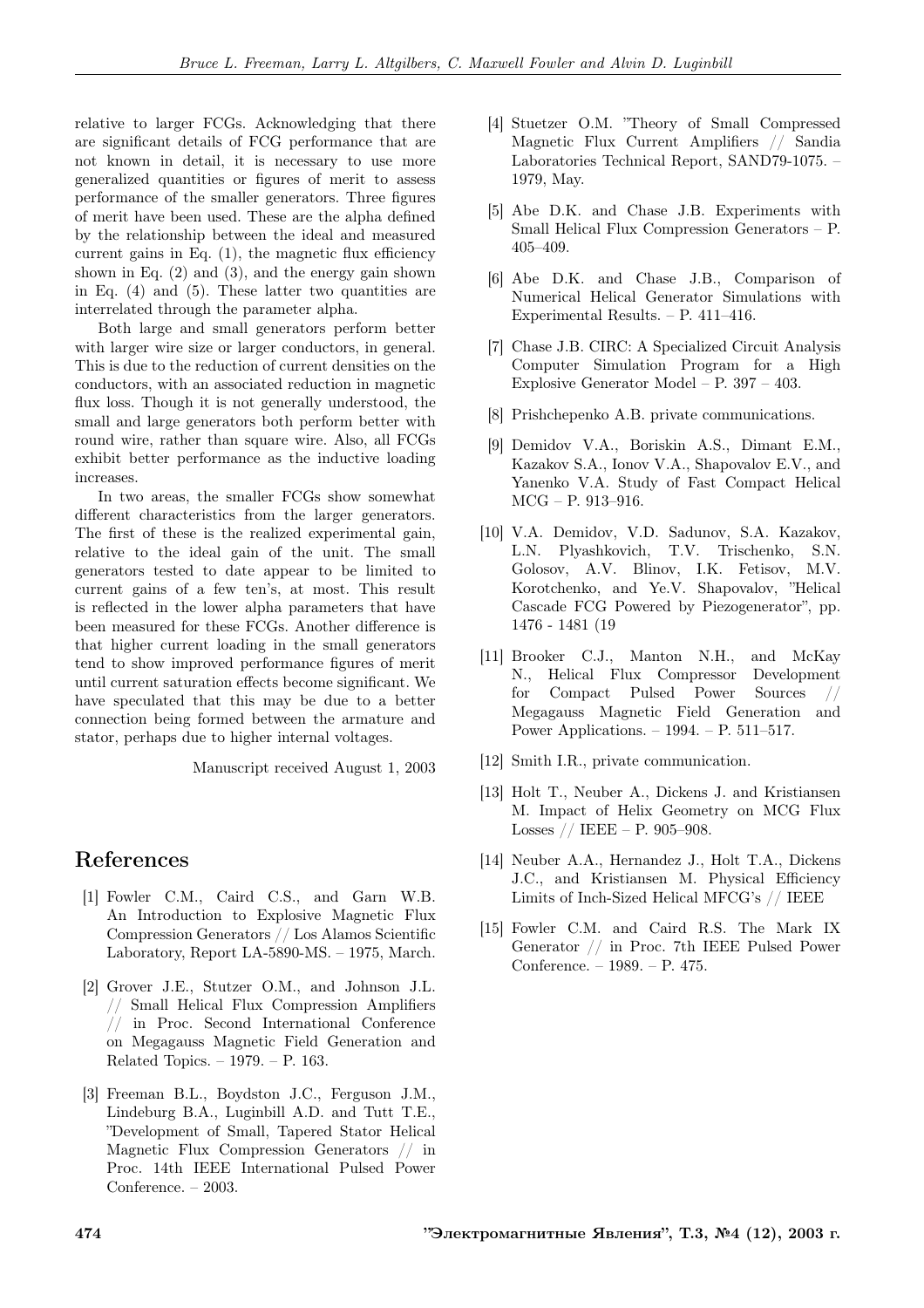| Ì<br>ו<br>ו               |
|---------------------------|
| ;<br>$\sim$ 0.3           |
| $\vdots$<br>$\frac{1}{2}$ |
| $-2$<br>ï<br>l            |
| generators (              |
| $\frac{1}{2}$<br>)<br>1   |
| able 3.<br>ţ<br>ב<br>E    |

| Energy Gain                     | 6.339892565                 | 7.778935634                        | 1.894471709                        | 7.579309379                 | 1.621121884                        | 11.92792509                        | 9.091147539                        | 17.79853601                                 | 9.226369168                            | 13.0309865                                   | 12.41632653                 | 5.727642875                           | 3.659708741                        | 20.32604651                        | 5.69317397                              | 2.395411489                         | 1.640278747                         | 4.040474233                 | 22.14741841             |
|---------------------------------|-----------------------------|------------------------------------|------------------------------------|-----------------------------|------------------------------------|------------------------------------|------------------------------------|---------------------------------------------|----------------------------------------|----------------------------------------------|-----------------------------|---------------------------------------|------------------------------------|------------------------------------|-----------------------------------------|-------------------------------------|-------------------------------------|-----------------------------|-------------------------|
| Gain                            | 52.9513889                  | 58.6538462                         | 63.2417582                         | 62.7118644                  | 26.8421053                         | 74.0229885                         | 67.8659218                         | 98.7012987                                  | 65.5172414                             | 78.2828283                                   | 89.1428571                  | 57.9268293                            | 46.3157895                         | 57.3012939                         | 57.6890756                              | 21.7660093                          | 16.8075117                          | 13.172043                   | 159.551881              |
| ₫                               | 0.6516                      | 0.6684                             | 0.6659                             | 0.6620                      | 0.5396                             | 0.7022                             | 0.6772                             | 0.7283                                      | 0.6809                                 | 0.7086                                       | 0.6949                      | 0.6369                                | 0.6018                             | 0.7962                             | 0.6365                                  | 0.5826                              | 0.5481                              | 0.6857                      | 0.7198                  |
| Current<br>$\widehat{A}$        | 5083                        | 763                                | 57550                              | 55500                       | 25500                              | 64400                              | 60740                              | 38000                                       | 190                                    | 31000                                        | 78000                       | 47500                                 | 4400                               | 31000                              | 1373                                    | 982                                 | 358                                 | 1225                        | 79897                   |
| Current<br>Field/               | 96                          | $\mathbf{r}$                       | 010                                | 885                         | 950                                | 870                                | 895                                | 385                                         | 3                                      | 396                                          | 875                         | 820                                   | $95^{\circ}$                       | 541                                | 24                                      | 45                                  | $\overline{z}$                      | 93                          | 501                     |
| Stator Wire                     | Magnet Wire                 | N.I. AWG12                         | N.I. Electric<br>Wire              | Square Magnet<br>Wire       | Russian Wire                       | With Insulation)<br>Electric Wire  | Square Magnet<br>Wire              | Triple Helix (Magnet<br>$Wire - Polyimide)$ | Polyester heavy build)<br>Double Helix | $Teflon - Tin coating)$<br>Double Helix (TFE | Electric Wire               | Fluoroelastomer Heat<br>Shrink Tubing | Formvar                            | Electric Wire<br>Double Helix      | Single Helix (TFETeflon<br>Tin Coating) | Magnet Wire<br>$(30 \text{ turns})$ | Magnet Wire<br>$(30 \text{ turns})$ | 22<br>PVC Insulated AWG     | AWG 12 Electric Wire    |
| of Turns                        | 32                          | 32                                 | 32                                 | 32                          | 32                                 | 32                                 | 32                                 | 32                                          | $\frac{6}{1}$                          | $\overline{16}$                              | 32                          | 32                                    | 32                                 | 16                                 | 32                                      | $\overline{30}$                     | $\overline{30}$                     | $\overline{c}$              | $32 +$                  |
| Length<br>$\left( \min \right)$ | 102                         | 102                                | 102                                | 102                         | 102                                | 102                                | 102                                | 102                                         | 102                                    | 102                                          | 102                         | 102                                   | 102                                | 102                                | $\overline{5}$                          | 27.9                                | 27.9                                | 22.9                        | 130                     |
| ID (mm)                         | 66                          | 66                                 | E                                  | E                           | $^{66}$                            | E                                  | $^{66}$                            | $\mathscr{E}$                               | E                                      | 3                                            | 88                          | 89                                    | 88                                 | 8s                                 | 66                                      | $\overline{z}$<br>28.               | $\overline{z}$<br>28.               | 4<br>28.                    | 3                       |
| OD (mm)                         | 38.1                        | 38.1                               | 38.1                               | 38.1                        | 38.1                               | 38.1                               | 38.1                               | 38.1                                        | 38.1                                   | 38.1                                         | 38.1                        | 38.1                                  | 38.1                               | 38.1                               | 38.1                                    | 15.9                                | 15.9                                | 15.9                        | 38.1                    |
| Geometry                        | SINGLE HELIX<br><b>WIRE</b> | <b>SINGLE HELIX</b><br><b>WIRE</b> | <b>SINGLE HELIX</b><br><b>WIRE</b> | SINGLE HELIX<br><b>WIRE</b> | <b>SINGLE HELIX</b><br><b>WIRE</b> | <b>SINGLE HELIX</b><br><b>WIRE</b> | <b>SINGLE HELIX</b><br><b>WIRE</b> | <b>SINGLE HELIX</b><br><b>WIRE</b>          | <b>SINGLE HELIX</b><br><b>WIRE</b>     | SINGLE HELIX<br><b>WIRE</b>                  | SINGLE HELIX<br><b>WIRE</b> | <b>SINGLE HELIX</b><br><b>WIRE</b>    | <b>SINGLE HELIX</b><br><b>WIRE</b> | <b>SINGLE HELIX</b><br><b>WIRE</b> | SINGLE HELIX<br><b>WIRE</b>             | <b>SINGLE HELIX</b><br>WIRE         | SINGLE HELIX<br><b>WIRE</b>         | SINGLE HELIX<br><b>WIRE</b> | TAPERED<br><b>HELIX</b> |
| Generator                       | I LLL                       | <b>TTU I</b>                       | <b>TTU I</b>                       | <b>TTU I</b>                | TTU I                              | <b>I</b> LLL                       | <b>TTU I</b>                       | <b>TTU I</b>                                | <b>TTU I</b>                           | <b>TTUI</b>                                  | <b>II</b> DLL               | <b>II LLL</b>                         | <b>II</b> DLL                      | <b>II</b> DLL                      | <b>III</b> DLLI                         | TTU IV                              | <b>N ULL</b>                        | <b>V ULL</b>                | $\Gamma\text{U}$ VI     |